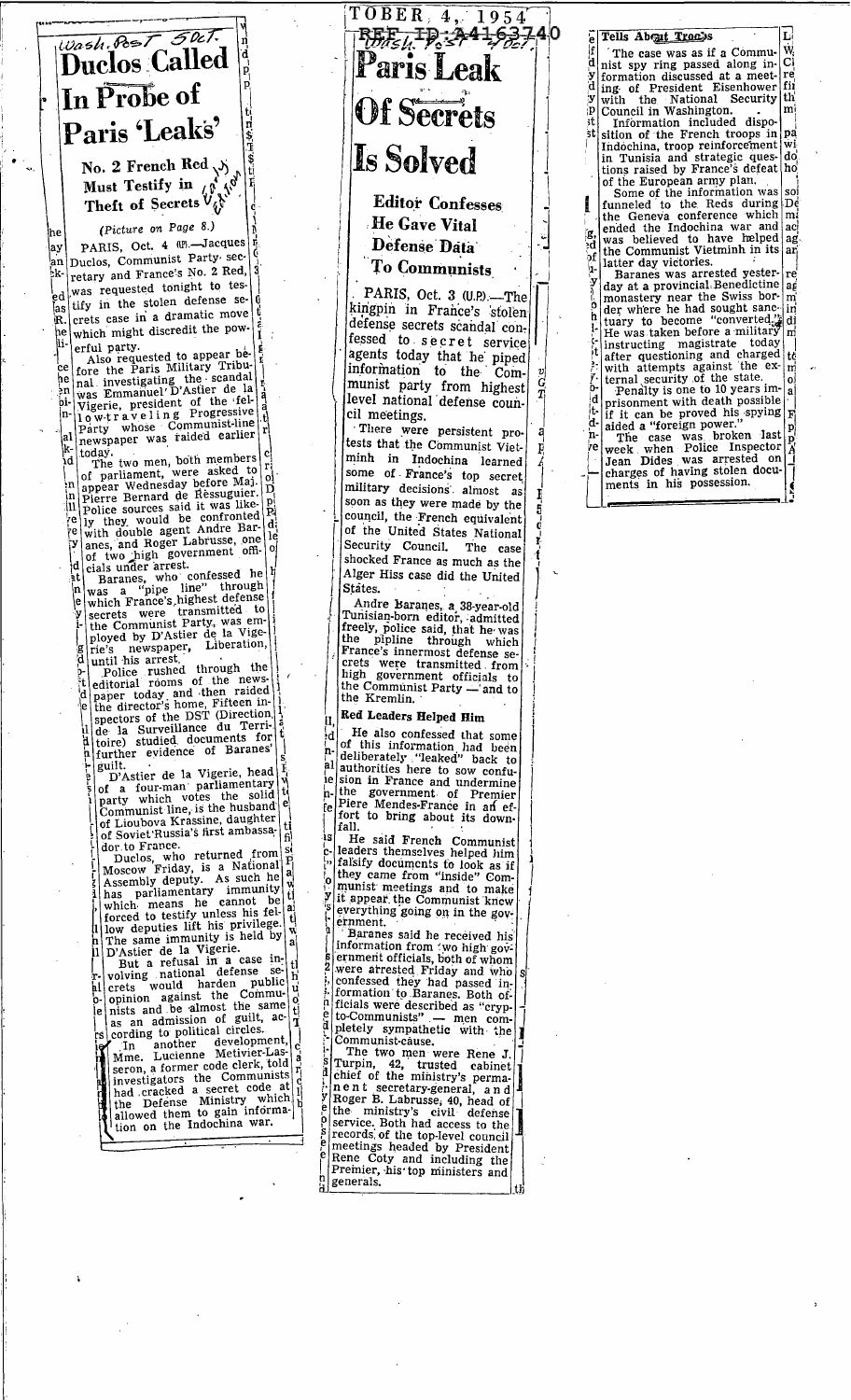## FRENCH RED AGENT **DENIES DUAL ROLE SECRETS THEFT** Times

#### Worked Only for Communist Party, He Says-Charged With Harming Security

ecial to The New York Tir PARIS, Oct. 3-André Baranes, newspaper tipster, was charged today with harming the security of the State by transmitting Government secrets to unqualified persons.

M. Baranes, who was arrested yesterday as the principal inter-<br>mediary in the French security leaks, told secret service investigators that although some of his actions seemed to indicate that he had been a double agent, he had worked only for the French Communist party.

He admitted having also given secret defense documents to an anti-Communist police inspector, Jean Dides, but said that the<br>Communist leaders knew this. M. Baranes asserted that the Communists wanted the French authorities to learn through M. Dides that the Communist party was fully informed on the state of France's defenses.

It is considered he intended to imply that disclosure of the leaks was aimed to influence negotiations for the Indochina peace and to convince French allies that the French cause in North Vietnam was hopeless.

New Dificulty for Premier

The announcement that the Communist party had established a direct pipeline into the chief d coordinating center of French national defense has created a<br>delicate situation for Premier<br>Pierre Mendès-France on his return from the London conference on Germany's rearming. Jean Turpin and Roger Labrusse two of the chief officials of the Committee of National Defense, have<br>|been arrested as responsible for v the leaks, and Jean Mons, chief of h the Defense Secretariat has been Me officials had been long in office,<br>and the disclosures, to the ComίRι munists has started under a previous Government. But the Premier now has to convince the National Assembly that the Commu-<br>nist access to official information has been broken up.

M. Baranes, who went into hid- $\mathbf{mo}^{\dagger}$ ing for a week, was apprehended |Nai yesterday in a monastery at La<br>Pierre-Qui-Vire, in Burgundy, ito. bea where he had sought refuge, and  $in!$ was brought to Paris and questioned throughout the night.

M. Baranes told security agents M. Baranes told security agents  $\begin{bmatrix} 1y \\ y \\ \text{and} \end{bmatrix}$  and repeated to the military of nagistrate investigating the theorem. information from M. Labrusse, chief of the section of national rei protection in the Defense Com-.t imttee. M. Labrusse had obtained g it rfom M. Turpin, who, it was declared, had never had contac with M. Baranes. The latter sa

Continued on Page 3, Columy

### REF ID: A4163 TARENCH RED AGENT **DENIES DUAL ROLE**

Continued From-Page 1

that sometimes M. Labrusse came and dictated the information to him and sometimes it was conveyed through other persons.

The police did not make public all that M. Baranes had said<br>about how he had distributed the secrets. He said he had taken it first to the Communist party headquarters.

Later he admitted having also informed M. Dides, but he said that the Communists had previ-That the Communists had previ-<br>ously altered some of the con-<br>tenst, and that they knew he<br>would take it to the police in-<br>spector. Inspector Dides on sev-<br>eral occasions informed the<br>French Ministry of Interior about<br>the mation in his anti-Communist police network.<br>M. Baranes and some of the ac-

cused members of the Defense<br>Committee have been said to<br>have been identified with the Progressist party, a group affiliated with the Communists.

The Progressist headquarters<br>denied, however, that any of the<br>accused men had ever been mem-E bers of the party. G

**Tipster Professed Loyalty** 

Tipster Professed Loyalty<br>
To M. Dides M. Baranes pro-<br>
fessed to be a Communist op-<br>
posed to Moscow, and to Deputy<br>
Andre Hughes, who had agreed Ju<br>
to harbor him in hiding, he had ce<br>
professed to loyalty to France. dd<br> l Ts de D. protect him if he exposed them. At<br>The former Tunisian newspaper A<br>man showed signs of great fa-<br>tigue and anxiety concerning his Is<br>case. He apparently realized the er-<br>gravity of the charges against  $[P]$ <br>him, which migh conveying the information to a foreign state.<br>He appeared to have believed

He appeared to nave benevely that—possibly through his relations with M. Dides—he had been a<br>under the protection of the po-<br>under the protection of the po-<br>lice. Under questioning, however, in<br>the showed no unwillingness talk.

The offense with which M. Barife offense with which M. Bar<br>rones is charged is punishable by<br>one to ten years in prison.